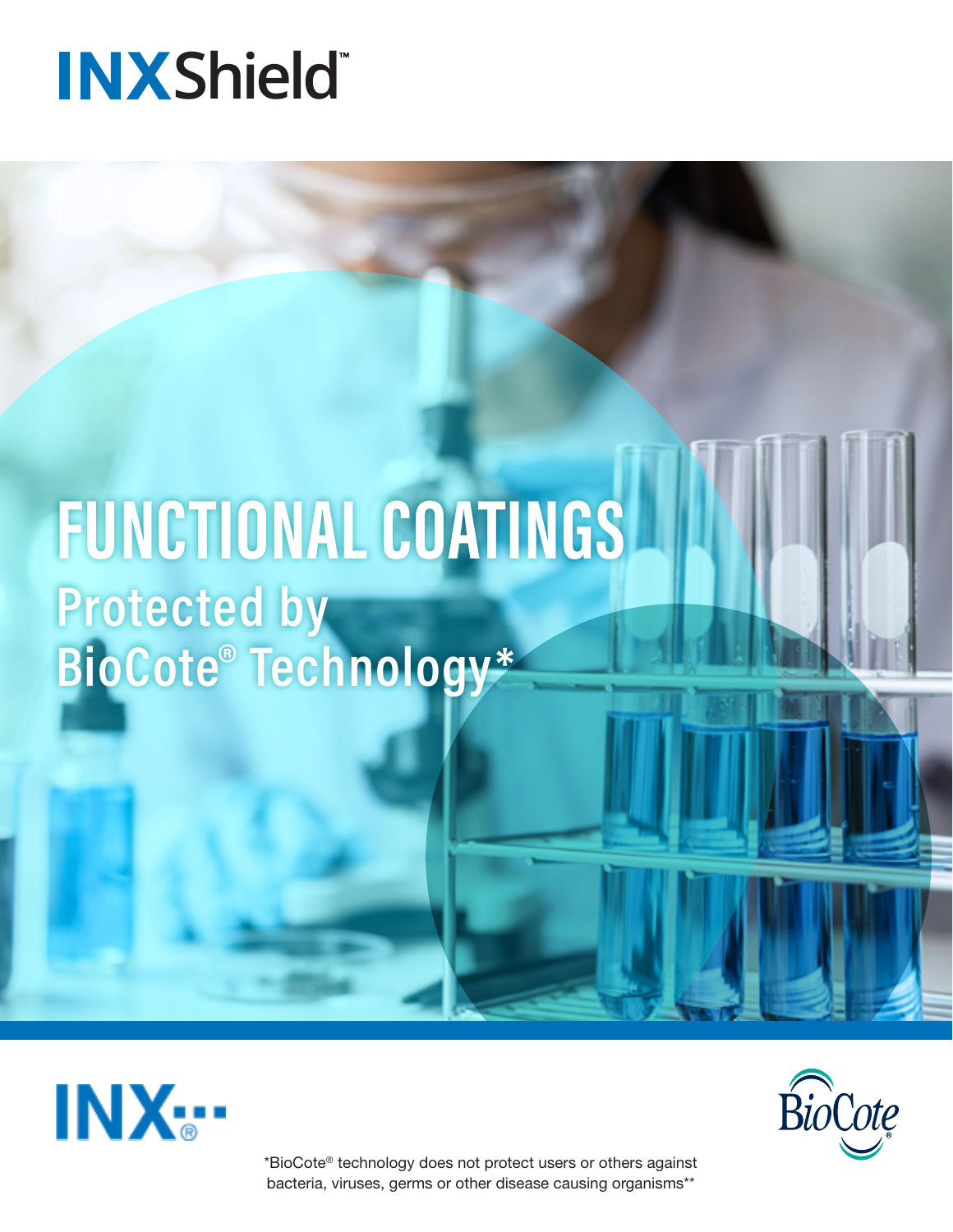### INX International

As a global manufacturer of high-performance printing inks and coatings, INX has more than 50 locations around the world and sales and operations in more than 18 countries. Our global presence allows for the delivery of local service and support that is customized to the markets it serves. It is our mission to lead the industry in delivering innovative safe and sustainable solutions that enhance the customer experience.

## One of the only Major Ink Companies to Manufacture Its Own Coatings

Our coatings are designed hand-in-glove with our high-performance inks right from the start by product development specialists who know printer and package converter operations firsthand. The result is better performance on-press with inks and inline or offline with coatings. Our product line includes aqueous, energy curable, and specialty coatings, as well as over-print varnishes.

INXShield® gives brand owners the opportunity to add another layer of coating protection to their package, allowing consumers to benefit from distinctive product quality, durability and usability.

## Functional Coatings that Make a Difference

INX has partnered with BioCote® to expand our functional coatings platform, by creating INXShield, a range of coatings with integrated BioCote® technology\*\* for coating preservation.

# High-Performance **Coatings**

- **Aqueous**
- **Energy Curable**
- **Specialty**
- Overprint Varnishes



\*\*BioCote<sup>®</sup> technology is built into products to inhibit the growth of microorganisms that may affect INX International Ink Co. products. The antimicrobial properties do not protect users or others against bacteria, viruses, germs, or other disease organisms. This technology is not a substitute for good cleaning practices.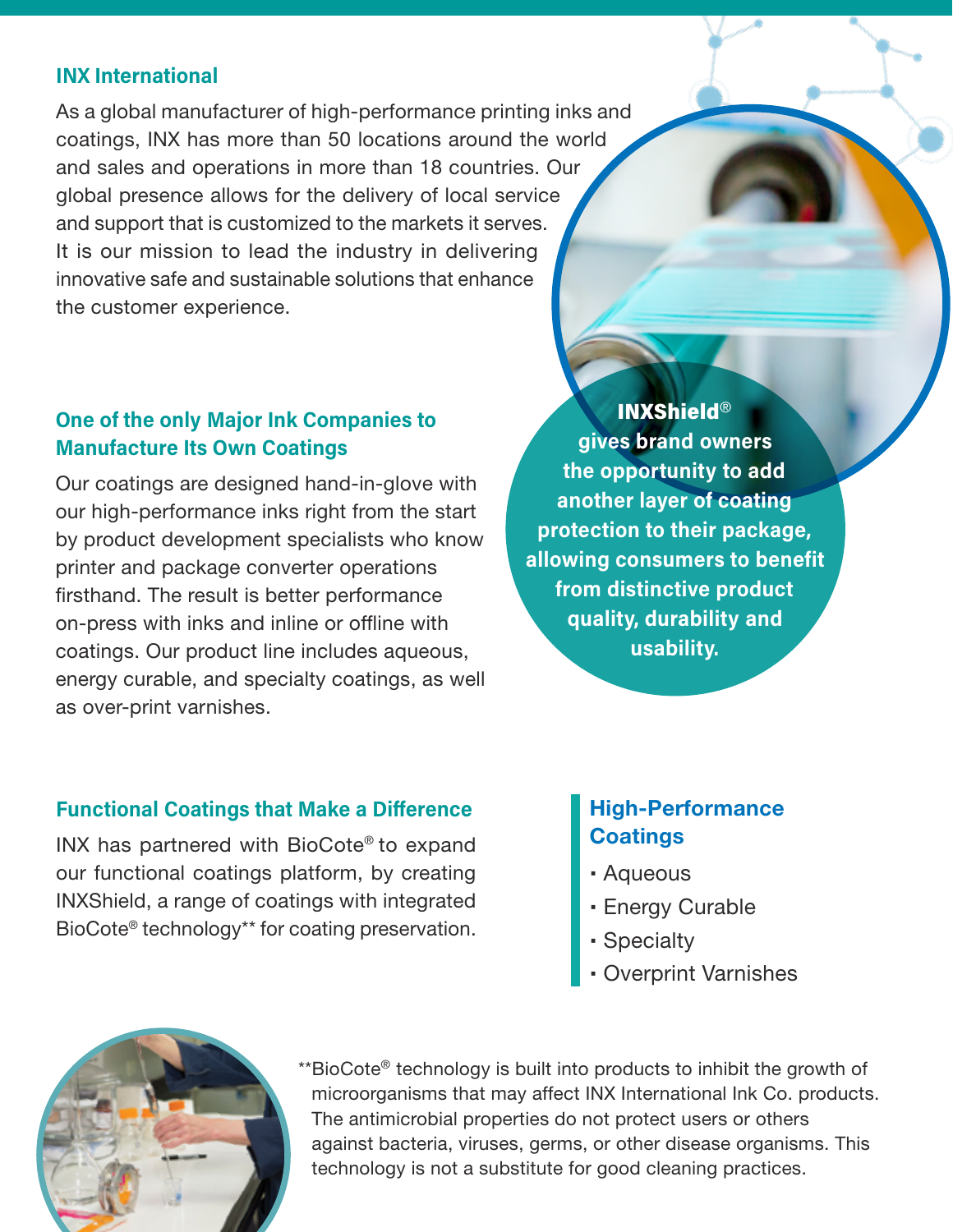## Through choosing to purchase an INX coating integrated

with BioCote<sup>®</sup> technology, brand owners and package converters can feel confident communicating the certified properties of the coating. The integration of antimicrobial technology will make for a competitive product, and can lead to an increase in sales and the penetration of new market sectors. Research has also shown that the BioCote® brand is recognized as a sign of quality, credibility and experience around the world, making purchasing decisions quicker and securing our customers a tangible return on investment.

## BioCote® Technology Inhibits the Growth of Odor, Staining and Material Degradation Causing Microbes on the Coating's Surface

Once integrated, BioCote® technology has been proven to ensure preservation efficacy and remain active within a treated surface for 25 years. This means that the addition of antimicrobial technology not only allows a treated product to remain fresh and clean, but also offers a significant cost benefit to the consumer by improving durability.

#### INXShield suits a wide range of coating applications

INXShield high-performance, functional coatings with antimicrobial protection are designed to meet the decorative and functional coating demands of packaging applications. INXShield suits a wide range of coating applications.

| <b>COATING TYPE</b>                        | <b>DESCRIPTION</b>                                                                                                                                                                                                                              | <b>APPLICATION</b>                                                  |
|--------------------------------------------|-------------------------------------------------------------------------------------------------------------------------------------------------------------------------------------------------------------------------------------------------|---------------------------------------------------------------------|
| <b>INXShield GS Slip</b><br><b>Coating</b> | Premium solvent-based gravure overprint<br>varnish formulated for use when lower<br>COF or additional resistance is needed. It<br>offers exceptional film adhesion and heat<br>resistance properties with high scratch and<br>scuff resistance. | Shrinkable film<br>labels including OPS,<br>PETG and PVC            |
| <b>INXShield UVF</b><br><b>Coating</b>     | UV Flexo coating formulated to provide a<br>uniform layer with excellent gloss, slip and<br>general resistance properties. It is suitable<br>for application over dry water-based and<br>UV cured inks.                                         | Papers and<br>paperboard<br>substrates including<br>folding cartons |